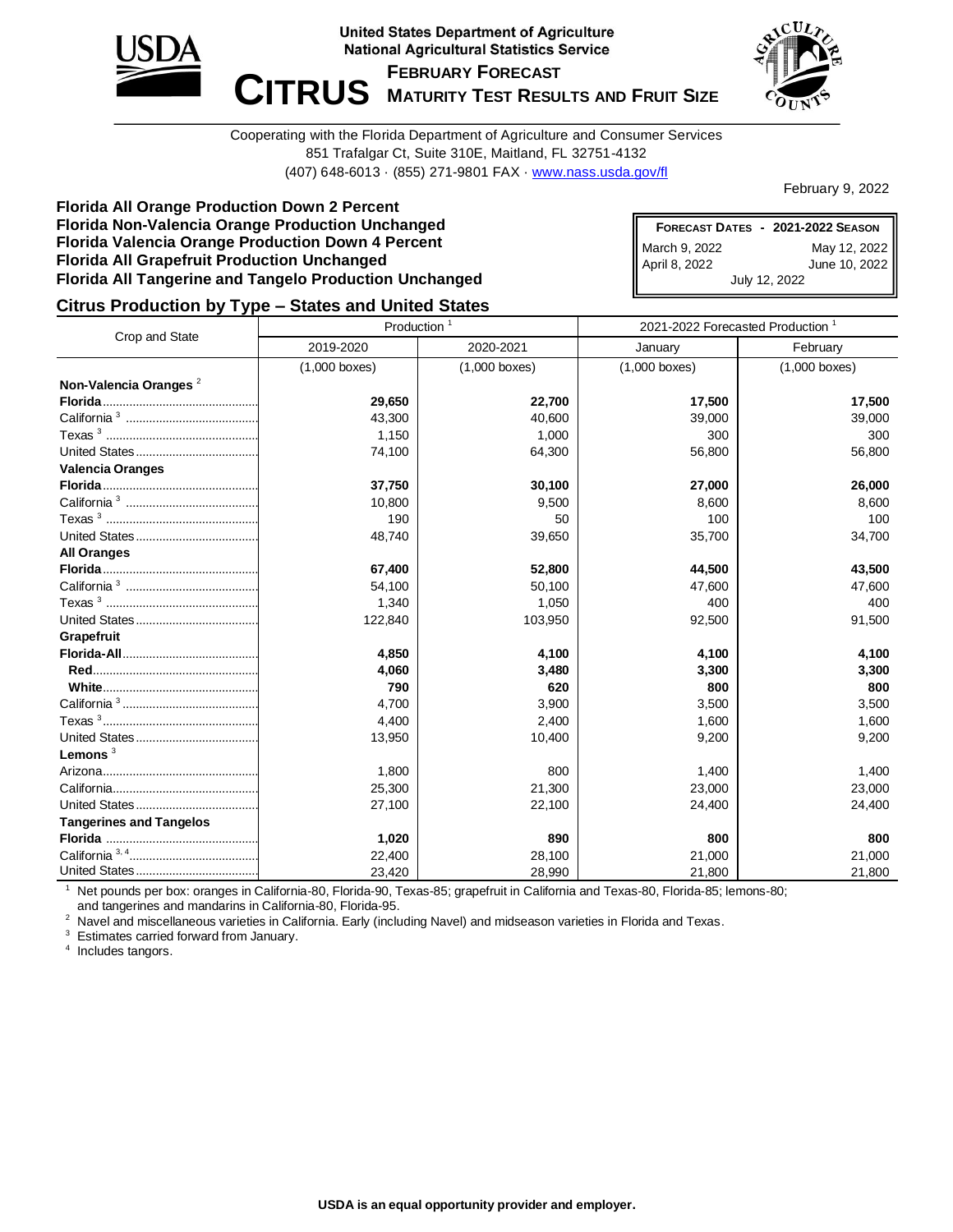# **All Oranges 43.5 Million Boxes**

The 2021-2022 Florida all orange forecast released today by the USDA Agricultural Statistics Board is 43.5 million boxes, down 2 percent from the January forecast. If realized, this will be 18 percent less than last season's final production. The forecast consists of 17.5 million boxes of non-Valencia oranges (early, mid-season, and Navel varieties) and 26.0 million boxes of Valencia oranges. A 9-year regression has been used for comparison purposes. All references to "average", "minimum", and "maximum" refer to the previous 10 seasons, excluding the 2017-2018 season, which was affected by Hurricane Irma. Average fruit per tree includes both regular and first late bloom.

# **Non-Valencia Oranges 17.5 Million Boxes**

The forecast of non-Valencia production is unchanged at 17.5 million boxes. Size and drop components were final last month. The Row Count survey conducted January 25-26, 2022, showed 87 percent of the early and mid-season non-Valencia rows, excluding Navels, are harvested. Estimated utilization for non-Valencia oranges (including Navels) to February 1, with an allocation for noncertified fruit, is 16.7 million boxes. The Navel forecast, included in the non-Valencia portion of the forecast, is 480,000 boxes.

## **Valencia Oranges 26.0 Million Boxes**

The forecast of Valencia production is reduced 1.0 million boxes from the January forecast and is now 26.0 million boxes. Current fruit size is below the minimum and is projected to be below the minimum at harvest. Current droppage is above average and projected to be above average at harvest.

## **All Grapefruit 4.10 Million Boxes**

The forecast of all grapefruit production is unchanged from January. The red grapefruit forecast is unchanged at 3.30 million boxes. The white grapefruit forecast is unchanged at 800,000 boxes. Fruit size and drop are final in this report. White grapefruit final size is above average, while red grapefruit final size is below average. Drop for both white and red grapefruit is below average. Estimated utilization for white grapefruit to February 1, with an allocation for non-certified fruit, is 232,000 boxes and for red grapefruit is 1.56 million boxes. The Row Count survey conducted January 25-26, 2022 showed 50 percent of the grapefruit rows are harvested.

## **Tangerines and Tangelos 800,000 Boxes**

The forecast for tangerines and tangelos is unchanged from the January forecast and is 800,000 boxes, 10 percent less than last season's utilization of 890,000 boxes. This forecast number includes all certified tangerine and tangelo varieties.

## **Reliability**

To assist users in evaluating the reliability of the February 1 Florida production forecasts, the "Root Mean Square Error," a statistical measure based on past performance, is computed. The deviation between the February 1 production forecast and the final estimate is expressed as a percentage of the final estimate. The average of squared percentage deviations for the latest 20-year period is computed. The square root of the average becomes statistically the "Root Mean Square Error." Probability statements can be made concerning expected differences in the current forecast relative to the final end-of-season estimate, assuming that factors affecting this year's forecast are not different from those influencing recent years.

The "Root Mean Square Error" for the February 1 Florida all orange production forecast is 6.2 percent. If you exclude the three abnormal production seasons (three hurricane seasons), the "Root Mean Square Error" is still 6.2 percent. This means chances are 2 out of 3 that the current all orange production forecast will not be above or below the final estimates by more than 6.2 percent, including or excluding abnormal seasons. Chances are 9 out of 10 (90 percent confidence level) that the difference will not exceed 10.7 percent including abnormal seasons and 10.8 excluding abnormal seasons.

Changes between the February 1 Florida all orange forecast and the final estimates during the past 20 years have averaged 5.54 million boxes (5.19 million, excluding abnormal seasons), ranging from 0.05 million boxes to 12.7 million boxes including abnormal seasons, (0.70 to 12.7 million boxes excluding abnormal seasons). The February 1 forecast for all oranges has been below the final estimate 9 times, above 11 times, (below 8 times, above 9 times, excluding abnormal seasons). The difference does not imply that the February 1 forecasts this year are likely to understate or overstate final production.

#### **Forecast Components, by Type – Florida: February 2022**

[Survey data is considered final in December for Navels, January for early and mid-season (non-Valencia) oranges, February for grapefruit, and April for Valencia oranges]

| Type                                           | Bearing trees   | Fruit per tree | Droppage  | Fruit per box |  |  |
|------------------------------------------------|-----------------|----------------|-----------|---------------|--|--|
|                                                | $(1,000$ trees) | (number)       | (percent) | (number)      |  |  |
| <b>ORANGES</b>                                 |                 |                |           |               |  |  |
| Early & mid-season (Non-Valencia) <sup>1</sup> | 18,171          | 571            | 39        | 326           |  |  |
|                                                | 864             | 150            | 28        | 137           |  |  |
|                                                | 30,349          | 394            | 32        | 271           |  |  |
| <b>GRAPEFRUIT</b>                              |                 |                |           |               |  |  |
|                                                | 1.776           | 393            | 28        | 127           |  |  |
|                                                | 314             | 481            | 15        | 104           |  |  |

 $<sup>1</sup>$  Excludes Navels.</sup>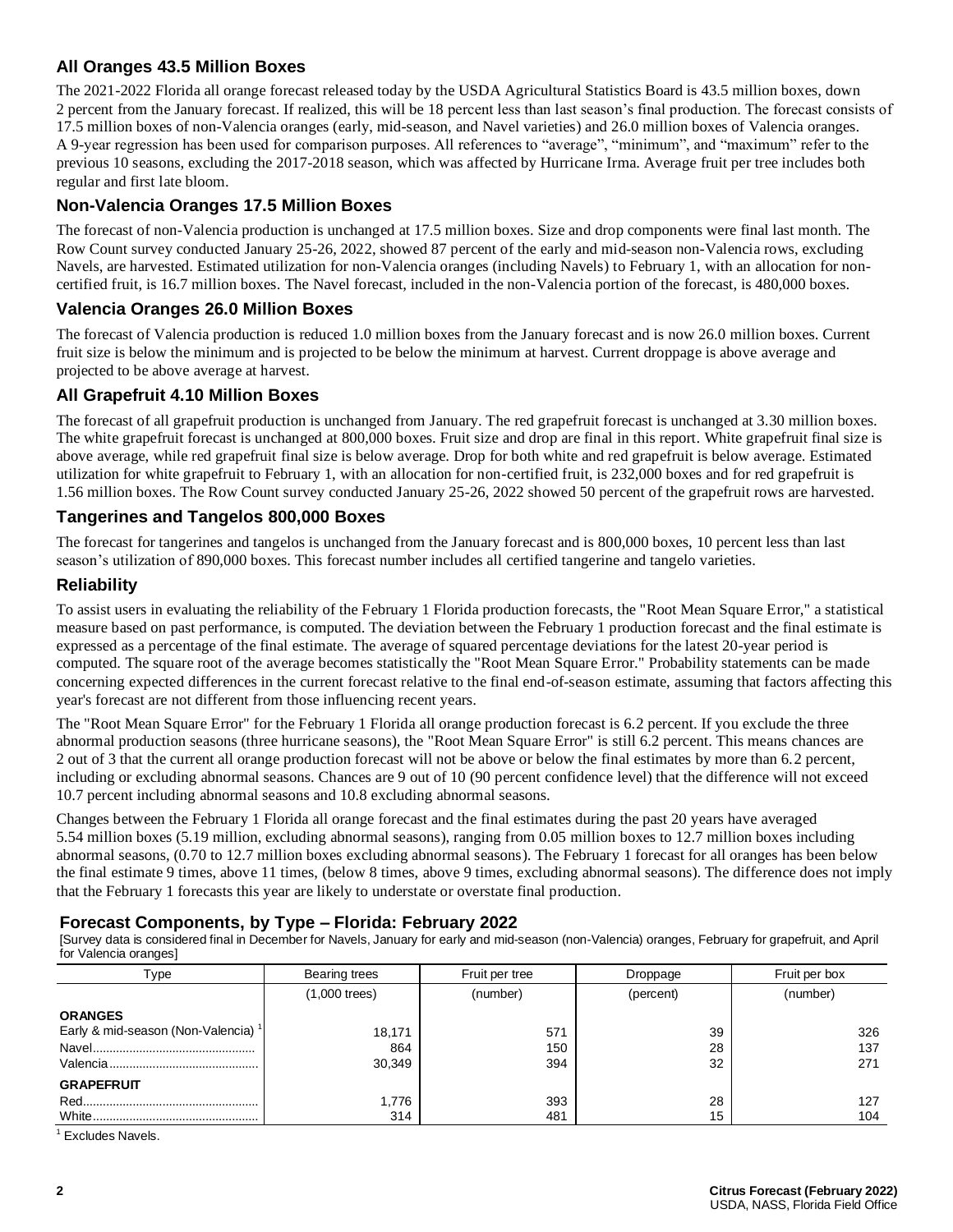# **Maturity**

Regular bloom fruit samples were collected from groves on established routes January 25-26, 2022 in Florida's five major citrus producing areas and tested January 27-28, 2022. In the first table, all comparisons are made to the previous season. Ratios are lower on all varieties. Solids per box are higher on early and mid-season non-Valencia oranges, but lower on Valencia oranges.

In the second table, results from tests on Indian River fruit and from other areas for this period are displayed. Acid and Brix are higher in the Indian River fruit, resulting in lower ratios. Unfinished juice per box and solids per box are also higher in Indian River fruit.

# **Unadjusted Maturity Tests — Florida: February 1, 2020-2021 and 2021-2022**

[Averages of regular bloom fruit from sample groves. Juice and solids per box are unadjusted and not comparable to juice processing plant test results. Samples were run through an FMC 091B machine using pneumatic pressure. This machine utilizes a 0.025 short strainer and a 1.00 inch orifice tube for the 3 inch cup and a 1.25 inch orifice tube for the 4 inch and 5 inch cups]

| Fruit type<br>(number of groves) | Acid      |           | Solids<br>(Brix) |           | Ratio     |           | Unfinished juice<br>per box |           | Solids<br>per box |           |
|----------------------------------|-----------|-----------|------------------|-----------|-----------|-----------|-----------------------------|-----------|-------------------|-----------|
| test date                        | 2020-2021 | 2021-2022 | 2020-2021        | 2021-2022 | 2020-2021 | 2021-2022 | 2020-2021                   | 2021-2022 | 2020-2021         | 2021-2022 |
|                                  | (percent) | (percent) | (percent)        | (percent) |           |           | (pounds)                    | (pounds)  | (pounds)          | (pounds)  |
| <b>ORANGES</b>                   |           |           |                  |           |           |           |                             |           |                   |           |
| Early N-V (17-11)                |           |           |                  |           |           |           |                             |           |                   |           |
|                                  | 1.26      | 1.26      | 8.89             | 9.29      | 7.15      | 7.44      | 43.56                       | 41.19     | 3.87              | 3.82      |
|                                  | 0.89      | 1.01      | 9.10             | 9.20      | 10.32     | 9.40      | 48.55                       | 46.36     | 4.43              | 4.27      |
| Nov 1                            | 0.69      | 0.72      | 9.55             | 9.69      | 14.04     | 13.48     | 53.43                       | 50.78     | 5.10              | 4.92      |
|                                  | 0.60      | 0.69      | 9.63             | 10.19     | 16.05     | 14.91     | 50.53                       | 50.37     | 4.87              | 5.15      |
|                                  | 0.56      | 0.63      | 10.24            | 10.33     | 18.29     | 16.37     | 52.83                       | 49.74     | 5.41              | 5.13      |
|                                  | 0.59      | 0.66      | 10.89            | 11.39     | 18.61     | 17.43     | 50.81                       | 50.21     | 5.55              | 5.72      |
| Mid-season N-V (10-11)           |           |           |                  |           |           |           |                             |           |                   |           |
|                                  | 1.41      | 1.44      | 8.72             | 8.97      | 6.30      | 6.34      | 45.29                       | 45.21     | 3.95              | 4.05      |
|                                  | 1.02      | 1.11      | 8.92             | 8.96      | 8.88      | 8.20      | 47.24                       | 48.57     | 4.23              | 4.35      |
|                                  | 0.84      | 0.84      | 9.42             | 9.50      | 11.53     | 11.69     | 51.62                       | 49.52     | 4.86              | 4.70      |
|                                  | 0.67      | 0.75      | 9.70             | 9.50      | 14.74     | 12.75     | 53.16                       | 51.96     | 5.16              | 4.95      |
|                                  | 0.63      | 0.68      | 9.85             | 10.30     | 15.71     | 15.44     | 51.34                       | 51.32     | 5.06              | 5.28      |
|                                  | 0.59      | 0.74      | 10.21            | 10.70     | 17.57     | 15.25     | 51.37                       | 51.22     | 5.25              | 5.48      |
| Valencia (150-150)               |           |           |                  |           |           |           |                             |           |                   |           |
|                                  | (NA)      | (NA)      | (NA)             | (NA)      | (NA)      | (NA)      | (NA)                        | (NA)      | (NA)              | (NA)      |
|                                  | 1.79      | 2.00      | 8.75             | 8.66      | 4.95      | 4.37      | 48.55                       | 46.41     | 4.25              | 4.02      |
|                                  | 1.48      | 1.57      | 8.84             | 9.07      | 6.06      | 5.88      | 50.65                       | 48.98     | 4.48              | 4.44      |
|                                  | 1.22      | 1.35      | 9.17             | 9.25      | 7.63      | 6.91      | 52.88                       | 51.36     | 4.85              | 4.75      |
|                                  | 1.08      | 1.18      | 9.61             | 9.49      | 8.97      | 8.11      | 53.59                       | 52.79     | 5.15              | 5.01      |
|                                  | 0.99      | 1.07      | 10.15            | 9.82      | 10.32     | 9.32      | 54.03                       | 52.28     | 5.48              | 5.14      |

(N-V) Non-Valencia

(NA) Not available.

#### **Unadjusted Maturity Test Averages, by Areas — Florida: February 1, 2020-2021 and 2021-2022**

|                                  |           | . .                               |                  |                      |       |                       |                             |                       |                   |           |
|----------------------------------|-----------|-----------------------------------|------------------|----------------------|-------|-----------------------|-----------------------------|-----------------------|-------------------|-----------|
| Fruit type<br>(number of groves) | Acid      |                                   | Solids<br>(Brix) |                      | Ratio |                       | Unfinished juice<br>per box |                       | Solids<br>per box |           |
|                                  |           | 2020-2021   2021-2022   2020-2021 |                  | 12021-202212020-2021 |       | 2021-2022   2020-2021 |                             | 2021-2022   2020-2021 |                   | 2021-2022 |
|                                  | (percent) | (percent)                         | (percent)        | (percent)            |       |                       | (pounds)                    | (pounds)              | (pounds)          | (pounds)  |
| <b>Valencia Oranges</b>          |           |                                   |                  |                      |       |                       |                             |                       |                   |           |
| Indian River (29-29)             | 1.07      | 1.17                              | 10.54            | 10.19                | 10.00 | 8.78                  | 54.65                       | 52.51                 | 5.77              | 5.37      |
| Other Areas (121-121)            | 0.98      | 1.04                              | 10.06            | 9.73                 | 10.39 | 9.45                  | 53.88                       | 52.23                 | 5.41              | 5.08      |